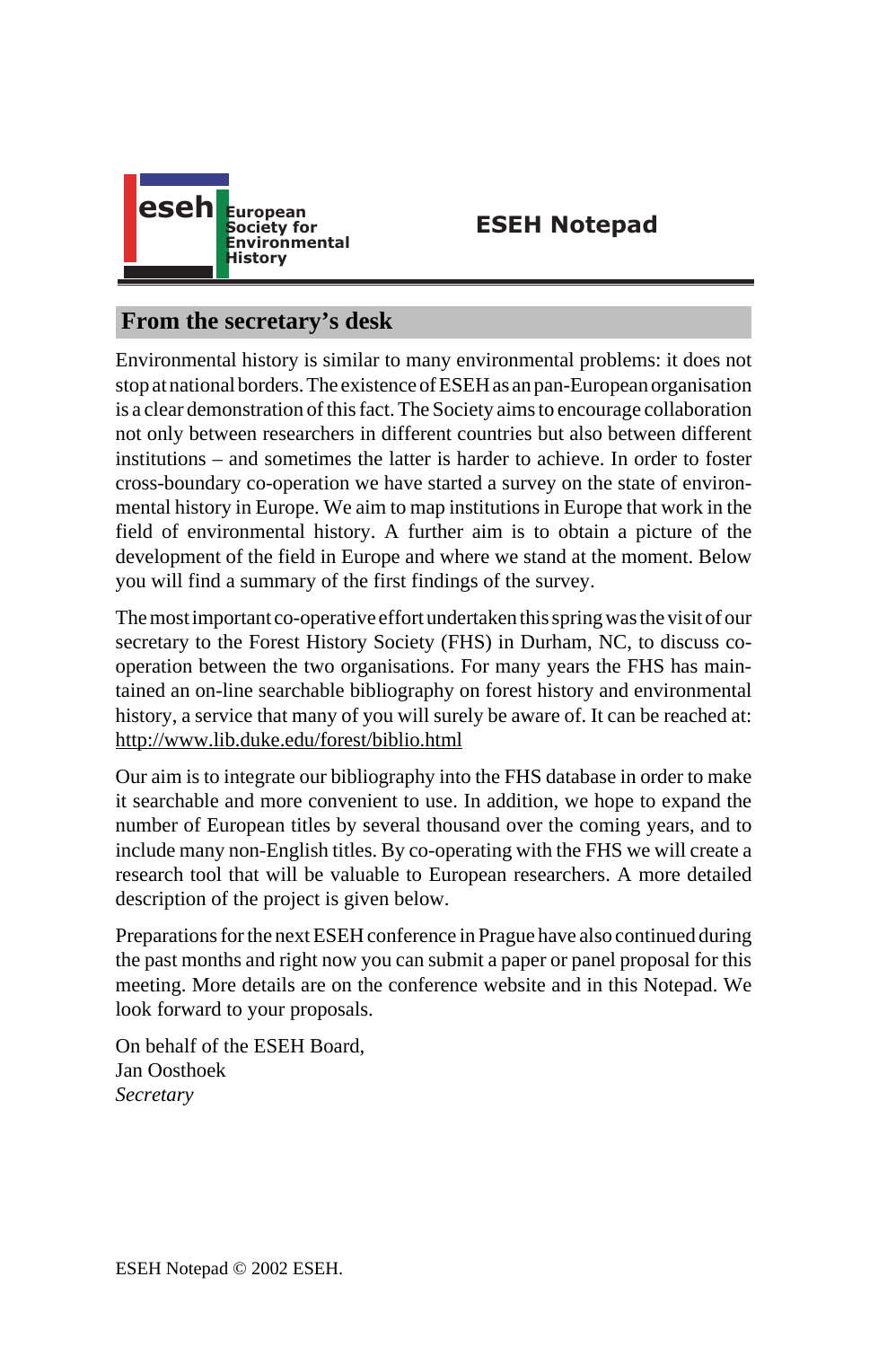## SOCIETY PAGES

# **Second ESEH Conference: Dealing with Diversity, Prague 2003 – Call for papers**

The European Society for Environmental History and the Department of Social Geography and Regional Development, Faculty of Science, Charles University, Prague, are pleased to invite proposals for panels, papers and posters for the Second International ESEH Conference. The theme of the conference is 'D[ealing](http://www.natur.cuni.cz/ICESEH2003) [with Diversity'.](http://www.natur.cuni.cz/ICESEH2003)

The Conference Committee especially encourages proposals related to the theme of the conference, but contributions that examine any aspect of humanenvironment interaction over time are welcome. Scholars from all fields and disciplines are invited. We encourage contributions by graduate students and independent scholars. Oral presentations should be submitted in the form of complete panels of three contributions each. Individual oral papers will also be accepted, but these will be referred to posters as the preferred format.

In order to make ESEH 2003 conference planning easier, please, submit the declaration of intention that you will find at the conference website: http:// www.natur.cuni.cz/ICESEH2003. The site also provides additional information about the conference and how to submit a paper.

# **Survey on the state of Environmental History in Europe**

A query and suggestion by our regional representative for Italy, Marco Armiero, led to a survey on the state of environmental history in Europe. He wanted to obtain information about the institutional status of environmental history in other European countries in order to increase national awareness of environmental history in Italy. Many colleagues will find themselves in a similar position and we were immediately convinced of the merit of such information. As a first step, we sent out questionnaires to the ten regional representatives of ESEH with four questions relating to teaching and research. These four questions were:

- 1. In the specified region/country(ies), which universities teach environmental history as a programme or as single courses?
- 2. In the specified region/country(ies), which universities have environmental history integrated in non-environmental history courses, and if so, which courses?
- 3. In the specified region/country(ies), which universities have faculty positions for environmental historians and, if so, which position?
- 4. Are there any governmental programs of research concerning environmental history that you know of in the specified region/country(ies)?

Of the ten questionnaires, six were returned, from the following regions: Russia, Italy, Hungary, France, Germany (no other Germanophonic Countries) and

250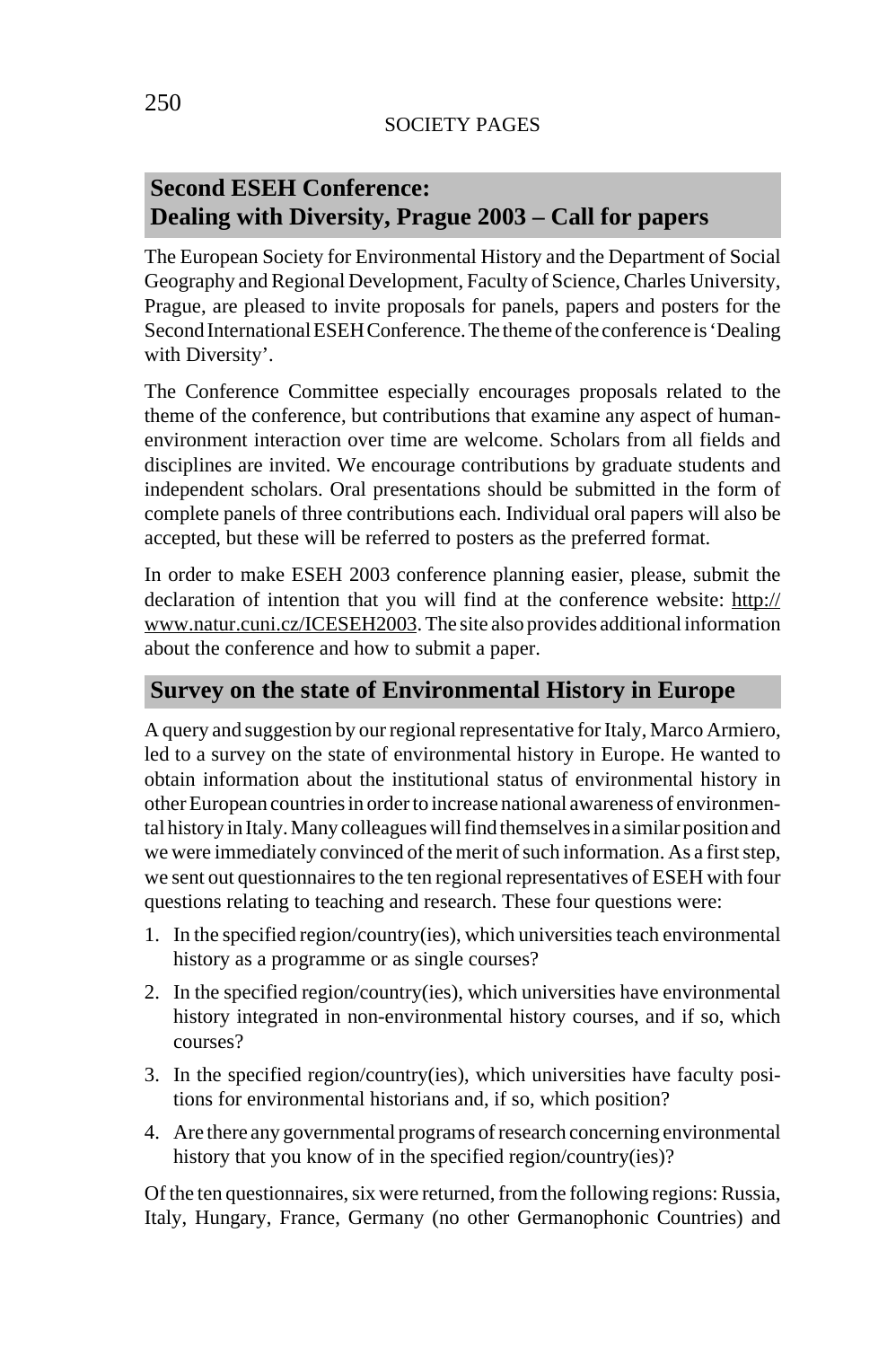#### SOCIETY PAGES

Spain. Results are much too incomplete to allow any conclusions so far, but we would like to alert you to our effort in obtaining such information. We would appreciate receiving information from the missing countries in this survey. We are preparing an index of all institutions offering training in environmental history, as programme courses, Summer Schools, or in any other way. Results of the countries already covered will be available on our website in due course. Please check if your institution is included if you live in one of the regions already covered: if you have not been included, please submit your information to Sofia Åkerberg, who will include it in the Regional Survey data. In those regions that have not yet conducted the survey, send your information to your regional representative – Sofia will be glad to receive a copy, too. Because of the limited amount of space in these pages we cannot print a directory here. You can find a full list, including the returned questionnaires, on the ESEH web site.

The success of the survey – which will help us, for example, to obtain funding for networking activities between centres and universities with environmental history activities – depends on coverage. We ask you for your help in making your personal and local data available to the Regional Representatives and the Executive Secretariat.

# **Co-operation with the Forest History Society**

In 2000 and 2001 preparatory talks were held by representatives of ESEH and the Forest History Society (FHS) about co-operation with regard to the FHS online bibliographical database. The FHS currently maintains the largest websearchable forest history and environmental history bibliography, containing over 30,000 titles. In order to take things further ESEH Secretary Jan Oosthoek visited the headquarters of FHS in Durham, NC, and held talks with Steven Anderson, President of the FHS, and other staff members. Based on this visit we came to the conclusion that it would be desirable and feasible to include material in other European languages than English into the database.

Several thousand European titles should be added, most of them in languages other than English. The titles will be annotated in English so that researchers get an impression of the content. To increase the number of European titles in the database and annotate them an editor with sufficient language skills should be employed on a contract basis for a period of two to three years. The FHS and ESEH will put in applications for grants to both European and US agencies in order to fund a European editor. To cover more languages we plan to employ two editors covering different languages in Europe, each working for a period of about one and a half years. The European bibliography editor will be based at the FHS headquarters in Durham, which will provide a desk and computer facilities. Funding suggestions are most welcome and should be directed to Jan Oosthoek.

In order to show that the European environmental history bibliographical project is viable, a demonstration sample of about 20 to 50 titles is desirable. The